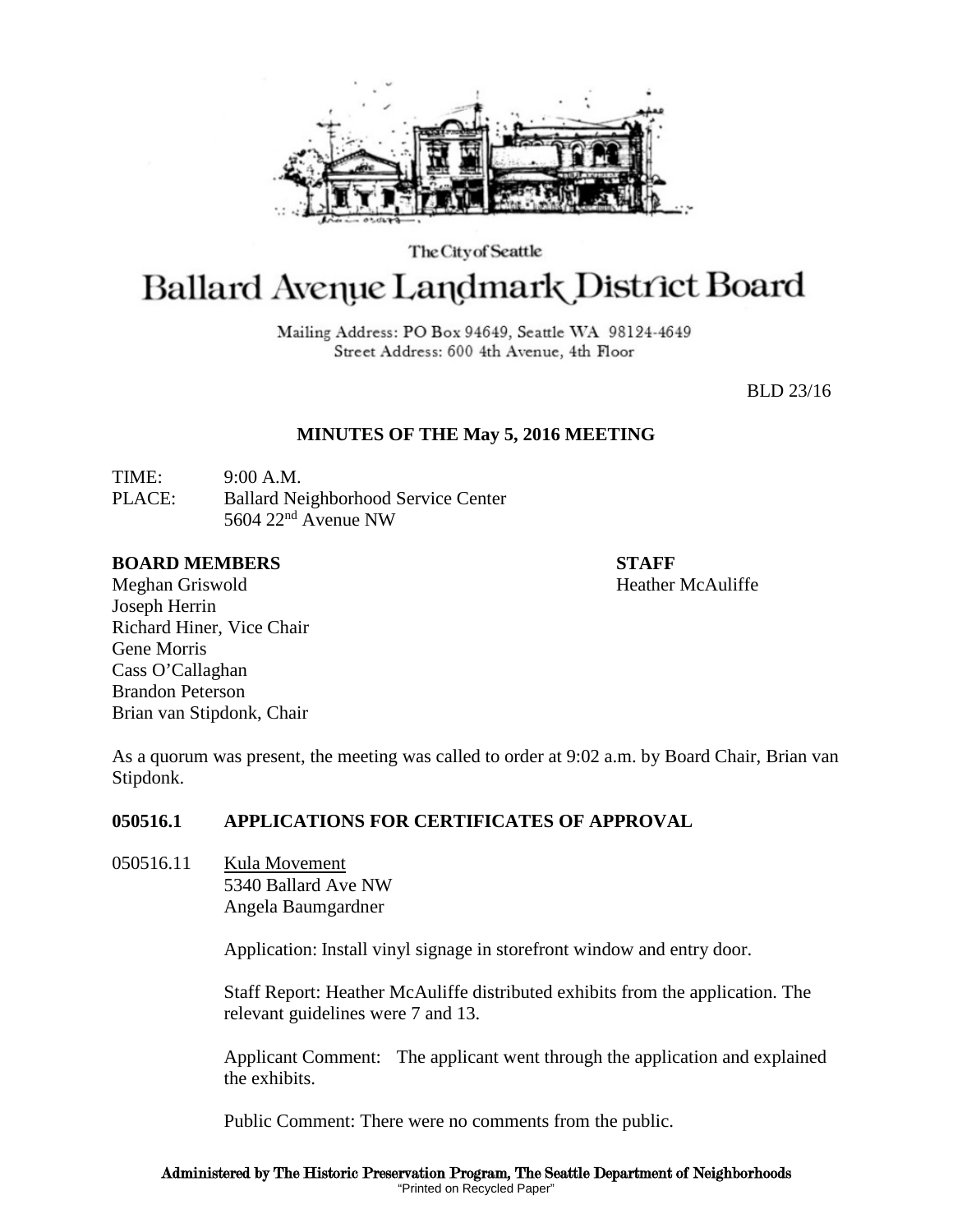Board Discussion: Board members concurred that the application met the guidelines.

Motion: Brian van Stipdonk made a motion to approve the application as presented.

MM/SC/BVS/RH 7-0-0

### **050516.2 BOARD BRIEFING** 9:10 a.m.

050516.21 Ballard Land Use Legislation David Goldberg, Office of Planning & Community Development

> Follow-up briefing on proposed legislation to add a Pedestrian designation to Ballard Ave. NW between 20<sup>th</sup> Ave NW and NW Market St., and on 22<sup>nd</sup> Ave. NW between Ballard Ave NW and NW Market St.

David Goldberg explained that the change to a pedestrian zone would go into a Director's Rule. He said that streetscape planning that the Board was briefed on six months ago had been put aside for now. He explained that the general idea behind the pedestrian zone designation was to create a better walking environment. He explained that all development would be subject to the new zoning, including changes in use at existing buildings. He said the new zoning would prohibit uses that are more auto-oriented, such as a drive through for a bank or fast food. Largely, the changes would mean more active uses at street level.

Brian van Stipdonk expressed a concern that the new zoning designation would push the district toward more nighttime uses. Brandon Peterson seconded that concern, noting that once a space has changed from retail to restaurant, it doesn't go back. Other Board members also expressed a similar concern.

Joe Herrin suggested extending the pedestrian zone designation down to Ione Place, because the buildings on either side were already set up for more active street level uses.

David Goldberg summarized the changes per zoning as follows:

- No drive-thru uses
- 80% of uses in a façade must conform to uses on p. 3
- Overhead weather protection required

The Board discussed the requirement for overhead weather protection and noted that the historic character of the district did not include continuous awning structures. Heather McAuliffe confirmed that the Board's guidelines would have jurisdiction over awning structures, not the zoning.